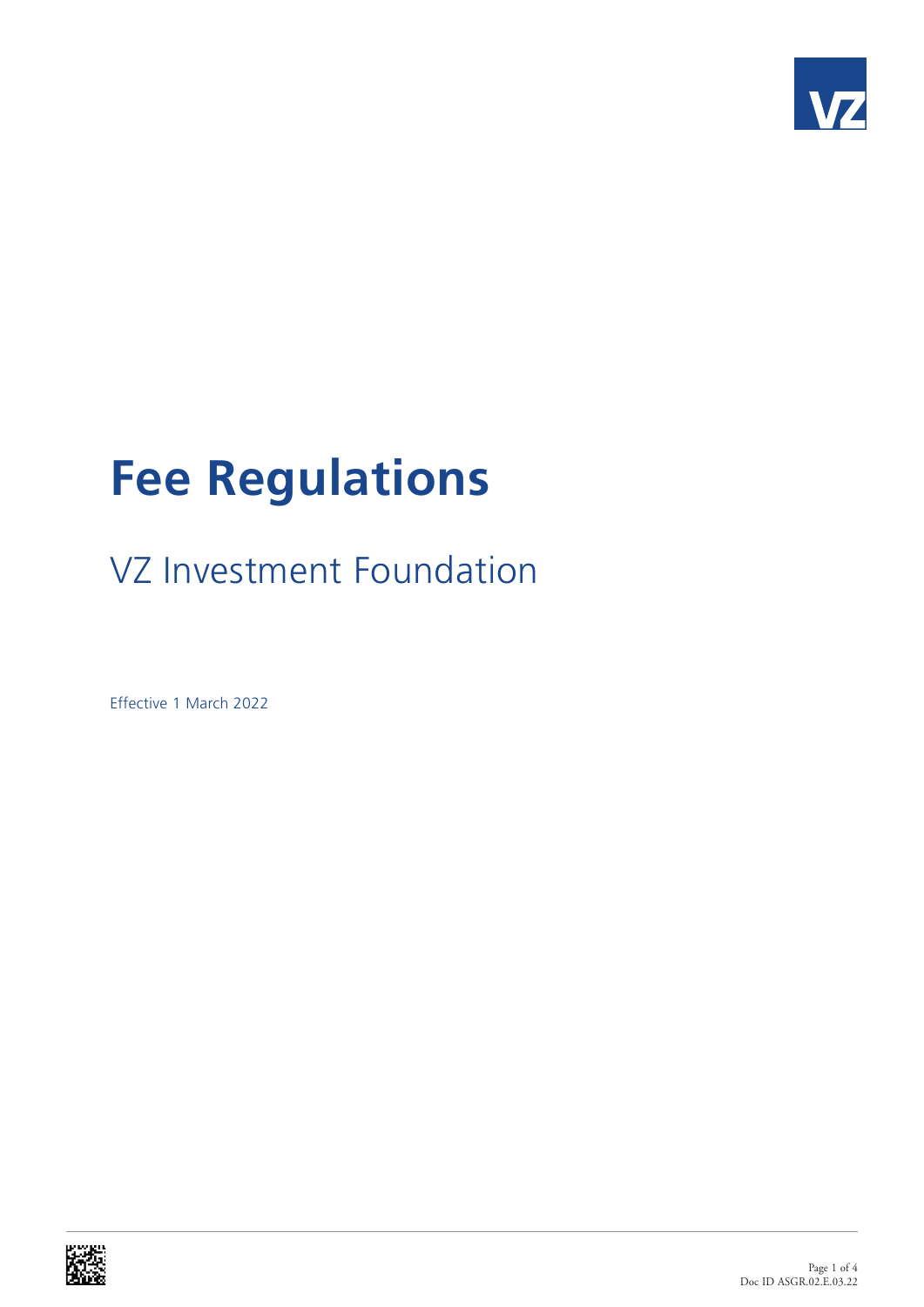| <b>Article 1</b><br><b>Purpose</b>               | These regulations govern the fees charged by the<br>investment foundation for asset management and<br>administration.                                                                                                                                                                                                                                                                                                                                                                       |                                                                                                                                             |                                                                                                                                                                                                                                                                                                                                                                                                                                                       |  |
|--------------------------------------------------|---------------------------------------------------------------------------------------------------------------------------------------------------------------------------------------------------------------------------------------------------------------------------------------------------------------------------------------------------------------------------------------------------------------------------------------------------------------------------------------------|---------------------------------------------------------------------------------------------------------------------------------------------|-------------------------------------------------------------------------------------------------------------------------------------------------------------------------------------------------------------------------------------------------------------------------------------------------------------------------------------------------------------------------------------------------------------------------------------------------------|--|
| <b>Article 2</b><br>Tranches A, B, C<br>and D    | The fees of tranche A apply to institutional inves-<br>tors pursuant to article 4 of the articles of associa-<br>tion. The fees in tranche B shall apply exclusively<br>to the VZ Vested Benefits Foundation, the Vested<br>Benefits Foundation of Central Switzerland and<br>the VZ Collective Foundation (without a special<br>agreement). In addition to the asset management<br>and foundation administration fees, the manage-                                                         |                                                                                                                                             | ment fees of investors (foundations) of 0.35% shall<br>also be charged for tranche B. The fees in tranche<br>C shall apply exclusively to VZ OPA Collective<br>Foundation and are charged at 0.10%. Certain<br>asset allocation types only provide for tranche<br>D. These asset allocation types are only open to<br>investors having a special agreement with VZ<br>Depository Bank Ltd.                                                            |  |
| <b>Article 3</b><br><b>Asset management</b>      | 1. The fees for asset management for asset alloca-<br>tion types with the tranches A, B and C depend<br>on the respective asset allocation types:                                                                                                                                                                                                                                                                                                                                           |                                                                                                                                             | 2. The fees for management of a custody account<br>and the transaction costs are charged separately.                                                                                                                                                                                                                                                                                                                                                  |  |
|                                                  | <b>Asset allocation types</b><br>VZ OPA Sustainability 0<br>VZ OPA Sustainability 15<br>VZ OPA Sustainability 25<br>VZ OPA Sustainability 35<br>VZ OPA Sustainability 45<br>VZ OPA Sustainability 65<br>VZ OPA Sustainability 80<br>VZ OPA Sustainability 90 (1e)<br>VZ OPA Index Investments 25<br>VZ OPA Index Investments 35<br>VZ OPA Index Investments 45<br>VZ OPA Index Investments 65<br>VZ OPA Index Investments 80<br>VZ OPA Index Investments 90 (1e)<br>VZ Pension Equities 100 | Fees<br>0.35%<br>0.45%<br>0.50%<br>0.60%<br>0.65%<br>0.65%<br>0.65%<br>0.65%<br>0.45%<br>0.45%<br>0.45%<br>0.45%<br>0.45%<br>0.45%<br>0.65% | 3. The fees are invoiced weekly on the basis of<br>market value (including outstanding withhold-<br>ing tax).<br>4. The residential mortgages asset allocation type<br>may incur redemption fees of a maximum of<br>1.00%.<br>5. No direct asset management fees are charged for<br>the asset allocation types in tranche D. These<br>asset allocation types are only open to investors<br>having a special agreement with VZ Depository<br>Bank Ltd. |  |
| Article 4<br><b>Foundation</b><br>administration | 1. Irrespective of the asset allocation type selected,<br>the investment foundation charges 0.05% for<br>administration of the foundation. This fee<br>covers the following expenses:<br>• Management<br>• Fees in connection with payment processing<br>• Annual fees of the supervisory authority<br>• Preparation of the annual report<br>• Auditor's fee                                                                                                                                |                                                                                                                                             | • Costs of any extraordinary arrangements that<br>may become necessary that are made in the<br>interest of the investors<br>2. The fees are invoiced weekly on the basis of mar-<br>ket value (including outstanding withholding<br>$\max$ .                                                                                                                                                                                                          |  |
| <b>Article 5</b><br><b>Entry into force</b>      | These fee regulations come into force on 1 March<br>2022.                                                                                                                                                                                                                                                                                                                                                                                                                                   |                                                                                                                                             |                                                                                                                                                                                                                                                                                                                                                                                                                                                       |  |

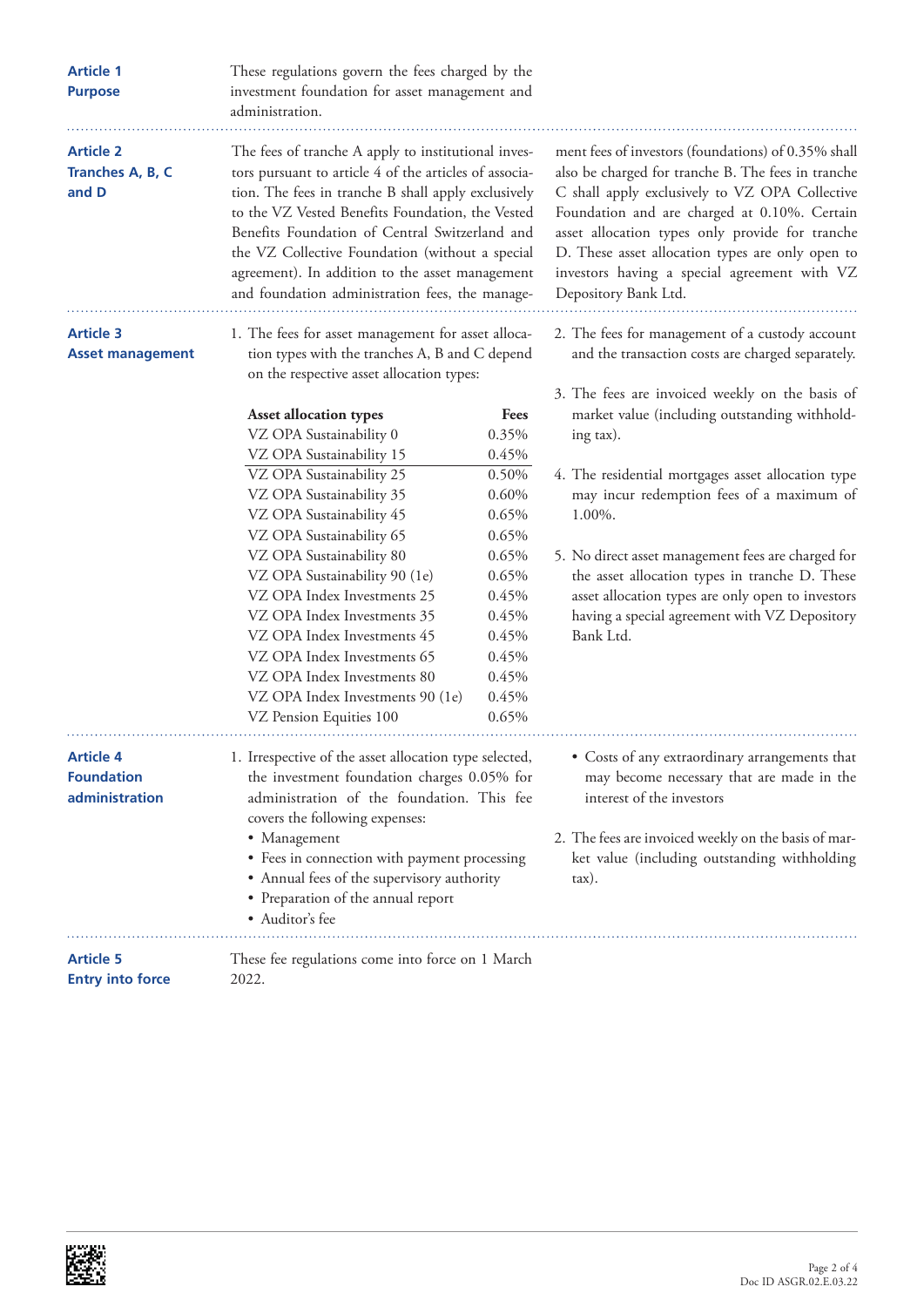## **Overview of fees Tranche A**

| <b>Asset allocation type</b>     | <b>Asset management</b> | <b>Foundation administration</b> | Total    |
|----------------------------------|-------------------------|----------------------------------|----------|
| VZ OPA Sustainability 0          | 0.35%                   | 0.05%                            | $0.40\%$ |
| VZ OPA Sustainability 15         | 0.45%                   | 0.05%                            | 0.50%    |
| VZ OPA Sustainability 25         | 0.50%                   | 0.05%                            | 0.55%    |
| VZ OPA Sustainability 35         | 0.60%                   | 0.05%                            | 0.65%    |
| VZ OPA Sustainability 45         | 0.65%                   | 0.05%                            | 0.70%    |
| VZ OPA Sustainability 65         | 0.65%                   | 0.05%                            | 0.70%    |
| VZ OPA Sustainability 80         | 0.65%                   | 0.05%                            | 0.70%    |
| VZ OPA Sustainability 90 (1e)    | 0.65%                   | 0.05%                            | 0.70%    |
| VZ OPA Index Investments 25      | 0.45%                   | 0.05%                            | 0.50%    |
| VZ OPA Index Investments 35      | 0.45%                   | 0.05%                            | 0.50%    |
| VZ OPA Index Investments 45      | 0.45%                   | 0.05%                            | 0.50%    |
| VZ OPA Index Investments 65      | 0.45%                   | 0.05%                            | 0.50%    |
| VZ OPA Index Investments 80      | 0.45%                   | 0.05%                            | 0.50%    |
| VZ OPA Index Investments 90 (1e) | 0.45%                   | 0.05%                            | 0.50%    |
| VZ Pension Equities 100          | 0.65%                   | 0.05%                            | 0.70%    |
| Mortgages                        | $0.00\%$                | 0.05%                            | 0.05%    |

**Tranche B** (VZ Collective Foundation, VZ Vested Benefits Foundation, Vested Benefits Foundation of Central Switzerland)

| <b>Asset allocation type</b>               | <b>Asset</b><br>management | <b>Foundation</b><br>administration | <b>Foundation</b><br>management | <b>Total</b> |
|--------------------------------------------|----------------------------|-------------------------------------|---------------------------------|--------------|
| VZ OPA Sustainability 0 <sup>1</sup>       | 0.35%                      | 0.05%                               | 0.35%                           | 0.75%        |
| VZ OPA Sustainability 15                   | 0.45%                      | 0.05%                               | 0.35%                           | 0.85%        |
| VZ OPA Sustainability 25                   | 0.50%                      | 0.05%                               | 0.35%                           | 0.90%        |
| VZ OPA Sustainability 35                   | 0.60%                      | 0.05%                               | 0.35%                           | 1.00%        |
| VZ OPA Sustainability 45                   | 0.65%                      | 0.05%                               | 0.35%                           | 1.05%        |
| VZ OPA Sustainability 65                   | 0.65%                      | 0.05%                               | 0.35%                           | 1.05%        |
| VZ OPA Sustainability 80 <sup>1</sup>      | 0.65%                      | 0.05%                               | 0.35%                           | 1.05%        |
| VZ OPA Sustainability 90 (1e) <sup>2</sup> | 0.65%                      | 0.05%                               | 0.35%                           | 1.05%        |
| VZ OPA Index Investments 25                | 0.45%                      | 0.05%                               | 0.35%                           | 0.85%        |
| VZ OPA Index Investments 35                | 0.45%                      | 0.05%                               | 0.35%                           | 0.85%        |
| VZ OPA Index Investments 45                | 0.45%                      | 0.05%                               | 0.35%                           | 0.85%        |
| VZ OPA Index Investments 65                | 0.45%                      | 0.05%                               | 0.35%                           | 0.85%        |
| VZ OPA Index Investments 80 <sup>1</sup>   | 0.45%                      | 0.05%                               | 0.35%                           | 0.85%        |
| VZ OPA Index Investments 90 $(1e)^2$       | 0.45%                      | 0.05%                               | 0.35%                           | 0.85%        |
| VZ Pension Equities 100                    | 0.65%                      | 0.05%                               | 0.35%                           | 1.05%        |
| Mortgages                                  | $0.00\%$                   | 0.05%                               | $0.00\%$                        | 0.05%        |

1 This asset allocation type may only be selected for the VZ Vested Benefits Foundation and the Vested Benefits Foundation of Central Switzerland.

2 This asset allocation type may only be selected for the VZ Collective Foundation.